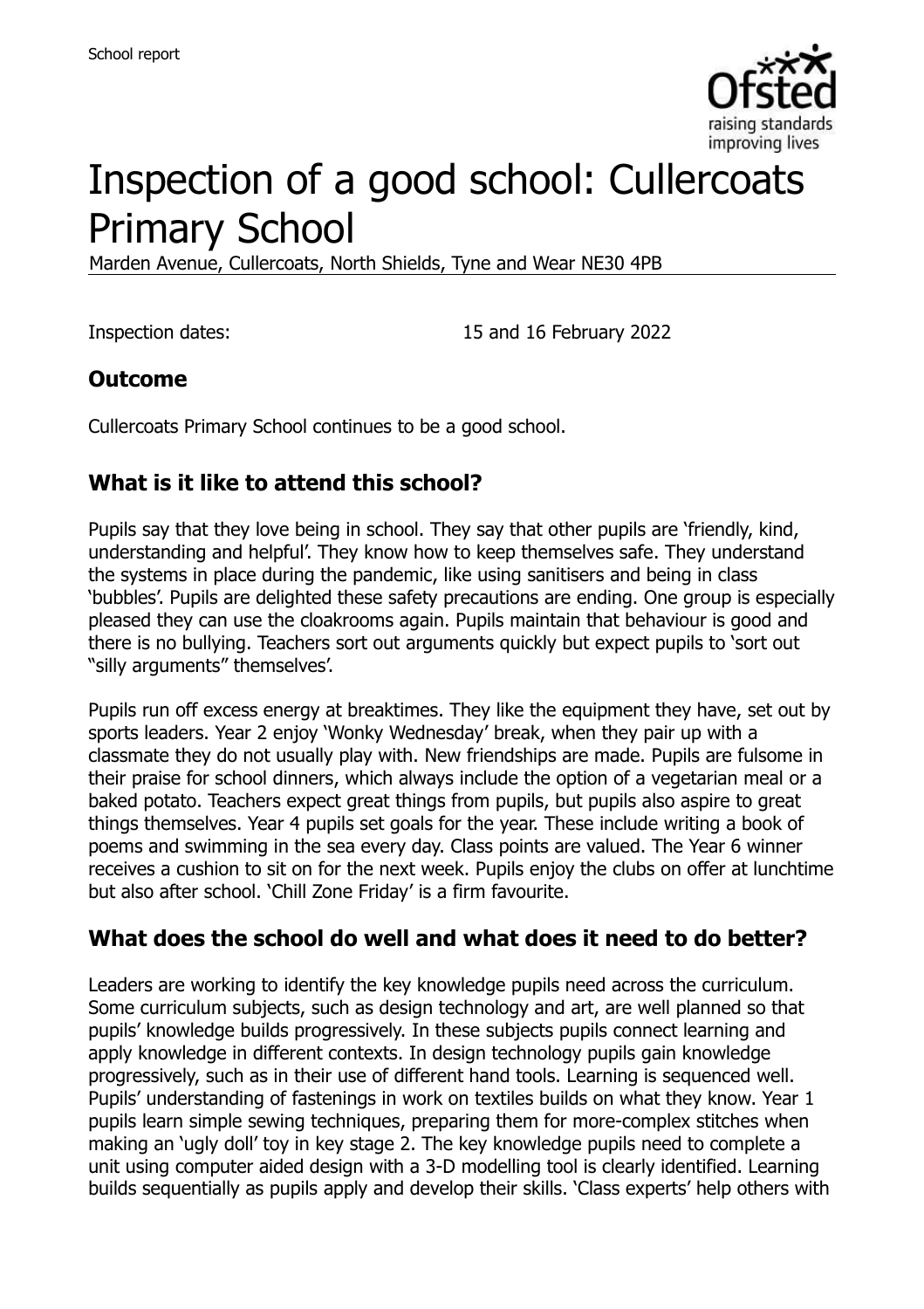

their design of a landmark, bridge or hotel. However, the essential knowledge pupils need has not been identified in all curriculum subjects, for example in history.

The love of reading starts in the Nursery. Children choose to listen to a story whether inside or outside. Children start to learn the sounds of letters and how to blend them in the early years. Daily phonics lessons continue into Year 1 and Year 2. Teachers make regular checks to make sure no one is falling behind. Extra help is given to help pupils catch up. Children and pupils take books home to practise their reading. These books match closely to their phonic knowledge, so they build confidence and fluency. They also take a book home to share with an adult. Pupils in Years 2 and 3 read aloud with expression. All pupils enjoy a story being read to them at the end of the day.

Pupils are achieving well in mathematics. Leaders clearly identify the knowledge that pupils must remember at the end of a unit of work. Teachers then plan work to build on what pupils know. Pupils learn a range of mathematical vocabulary and use it accurately. Mathematics lessons are fun. Children in Nursery were learning words to compare size when making small bubbles and a large bubble with a hula hoop. Pupils in Year 6 challenged each other to find the new prices of sale items by working out the percentage reduction if there was a discount of 16% or 55%. Assessments track pupils' progress. This information is used to find misconceptions or gaps in learning. It also helps teachers know if individuals or groups of pupils are not ready to move on to the next topic of learning.

Pupils with special educational needs and/or disabilities (SEND) receive effective support. Teachers set work that gives them access to the whole curriculum. Staff spot any issues quickly and give extra help. No pupil misses out on any aspect of school life. Pupils take part in planned opportunities to extend their learning and well-being. These include celebration days or religious and cultural festivals. There are visits around the local area – to the local car factory, or residential trips for older pupils. Pupils are proud of their competition success in problem-solving robotic design.

The governing body has been strengthened by new governors with a range of professional skills. Governors know the strengths of the school. They hold leaders to account for tackling the areas that need improvement. Teachers appreciate the ways leaders try to ease their workload. They appreciate the revised timetable for meetings, so they have more time to attend to planning and assessment. The whole staff team is pleased with the return of pre-pandemic school routines as pupils mix freely and share breaktimes.

#### **Safeguarding**

The arrangements for safeguarding are effective.

All staff receive regular training related to safeguarding. This alerts them to even the smallest sign that a pupil could be at risk. They know how to raise concerns. Leaders' meticulous record-keeping links concerns together to enable them to take appropriate action. Leaders make appropriate safety checks on staff, which are recorded on the single central register. The school business manager maintains the register with attention to detail. The link safeguarding governor makes regular checks on how well this is working.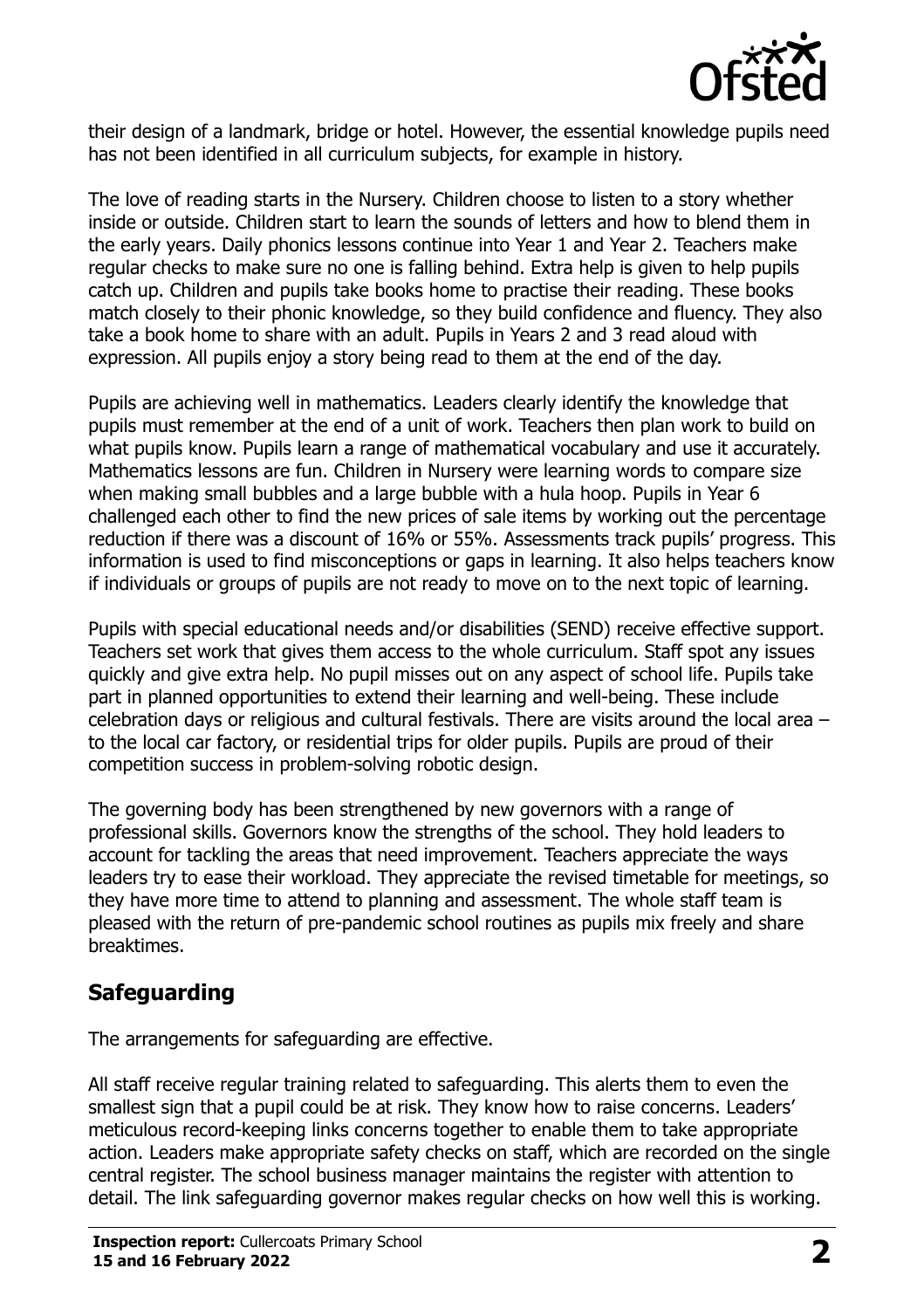

New staff receive safeguarding training as part of their induction. Leaders liaise with external agencies when needed. Leaders are aware of the increase in anxiety in some pupils as a result of the pandemic. They are seeking to maintain pupils' good mental health.

# **What does the school need to do to improve?**

# **(Information for the school and appropriate authority)**

■ The quality of the planning and sequencing in some foundation subjects varies. Essential knowledge that pupils need is not specified in all curriculum subjects. Pupils are then unable to apply this knowledge to more-complex concepts within that subject. Leaders should ensure that all subjects include defined knowledge content. It is clear from leaders' actions that they are in the process of bringing this about. For this reason, the transitional arrangements have been applied.

#### **Background**

When we have judged a school to be good, we will then normally go into the school about once every four years to confirm that the school remains good. This is called a section 8 inspection of a good or outstanding school, because it is carried out under section 8 of the Education Act 2005. We do not give graded judgements on a section 8 inspection. However, if we find evidence that a school would now receive a higher or lower grade, then the next inspection will be a section 5 inspection. Usually this is within one to two years of the date of the section 8 inspection. If we have serious concerns about safeguarding, behaviour or the quality of education, we will deem the section 8 inspection as a section 5 inspection immediately.

This is the second section 8 inspection since we judged the school to be good in April 2012.

#### **How can I feed back my views?**

You can use [Ofsted Parent View](https://parentview.ofsted.gov.uk/) to give Ofsted your opinion on your child's school, or to find out what other parents and carers think. We use information from Ofsted Parent View when deciding which schools to inspect, when to inspect them and as part of their inspection.

The Department for Education has further quidance on how to complain about a school.

If you are the school and you are not happy with the inspection or the report, you can [complain to Ofsted.](https://www.gov.uk/complain-ofsted-report)

#### **Further information**

You can search for [published performance information](http://www.compare-school-performance.service.gov.uk/) about the school.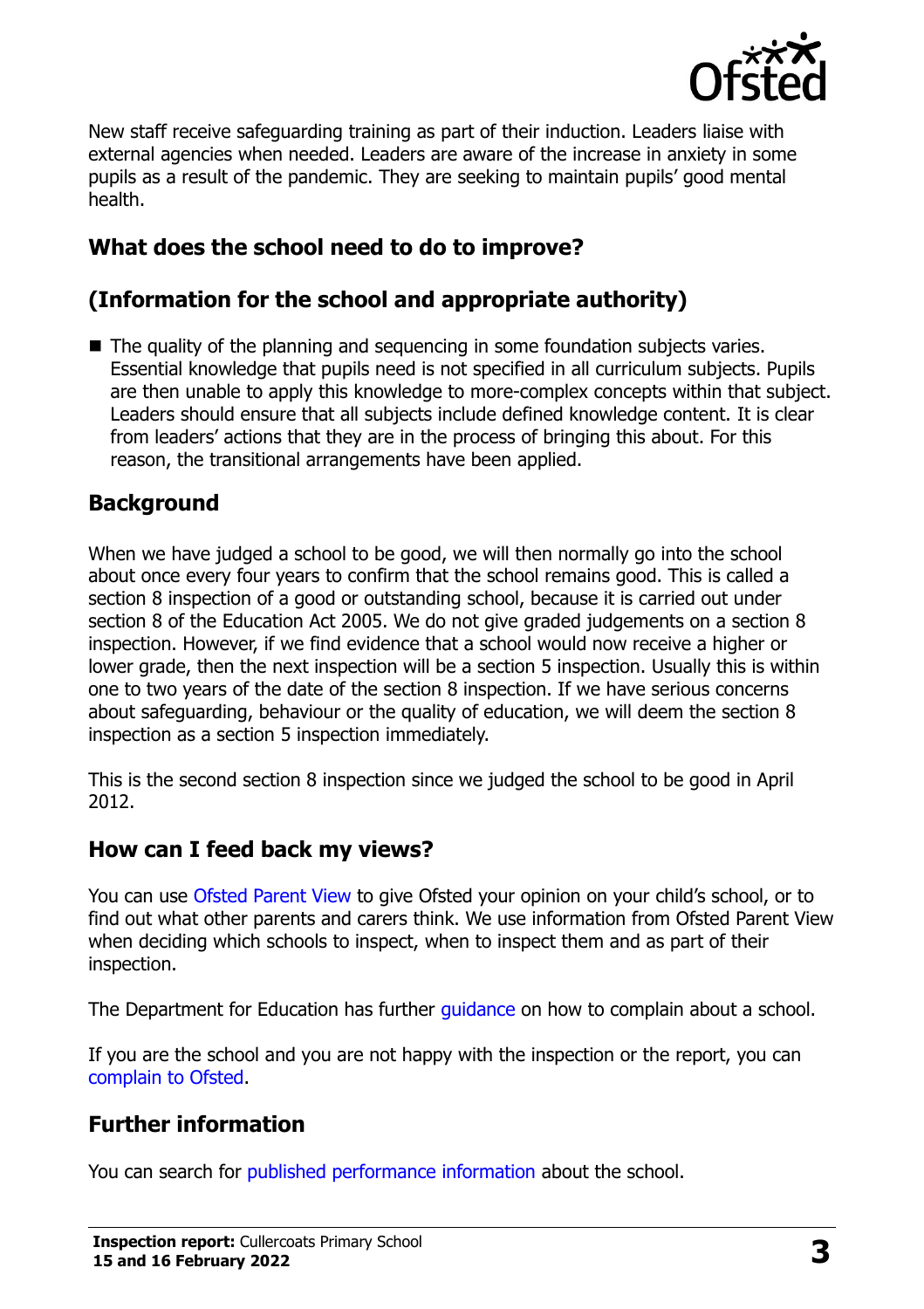

In the report, '[disadvantaged pupils](http://www.gov.uk/guidance/pupil-premium-information-for-schools-and-alternative-provision-settings)' refers to those pupils who attract government pupil premium funding: pupils claiming free school meals at any point in the last six years and pupils in care or who left care through adoption or another formal route.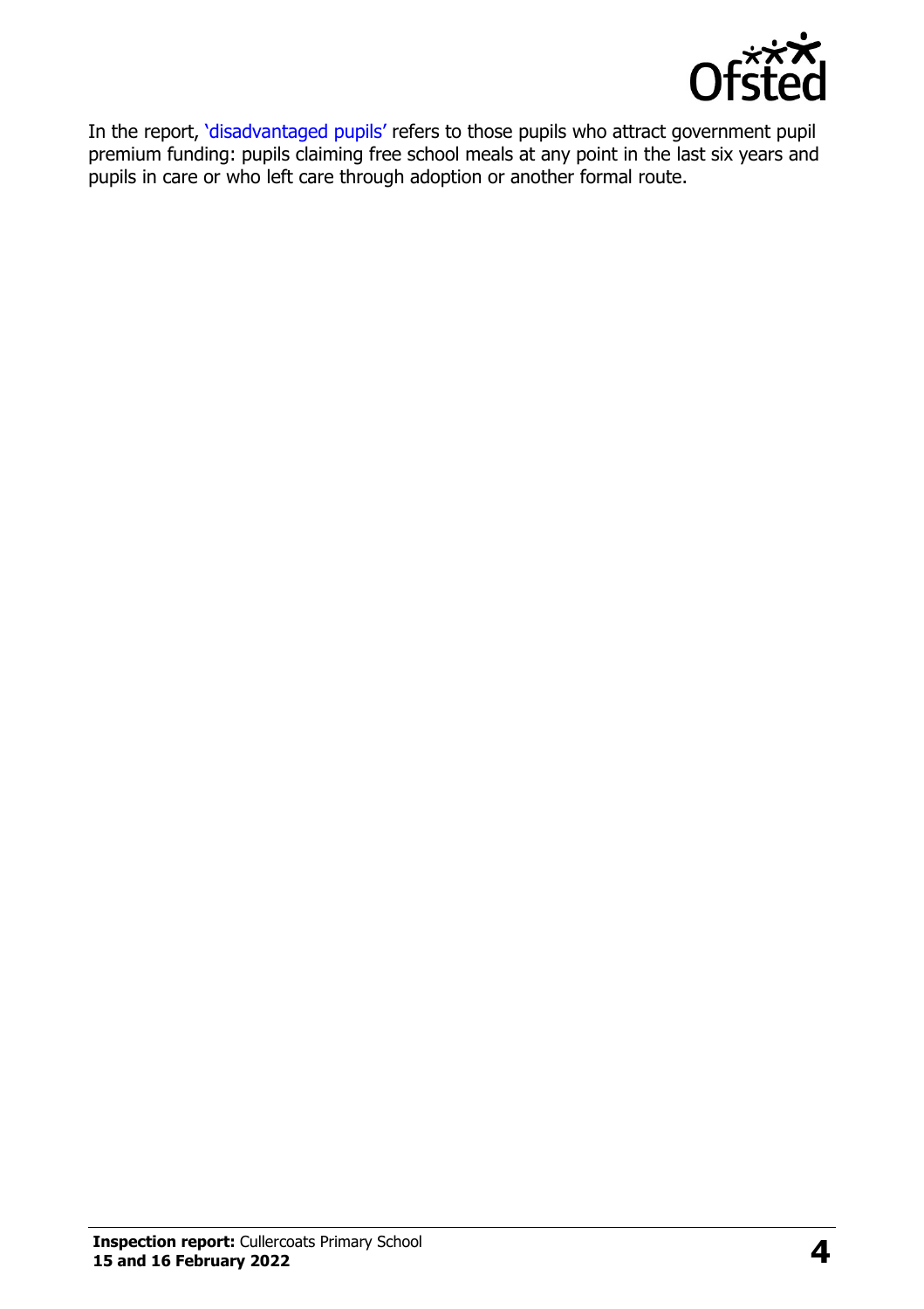

## **School details**

| Unique reference number             | 108569                                                |
|-------------------------------------|-------------------------------------------------------|
| <b>Local authority</b>              | North Tyneside                                        |
| <b>Inspection number</b>            | 10211371                                              |
| <b>Type of school</b>               | Primary                                               |
| <b>School category</b>              | Community                                             |
| Age range of pupils                 | 3 to 11                                               |
| <b>Gender of pupils</b>             | Mixed                                                 |
|                                     | 427                                                   |
| Number of pupils on the school roll |                                                       |
| <b>Appropriate authority</b>        | The governing body                                    |
| <b>Chair of governing body</b>      | Mrs Kristy Regan & Mrs Suzanne Caveney<br>(Co-Chairs) |
| <b>Headteacher</b>                  | Mr Gavin Storey                                       |
| Website                             | www.cullercoatsprimaryschool.org.uk                   |

#### **Information about this school**

 $\blacksquare$  The school does not use any alternative provision.

#### **Information about this inspection**

- This was the first routine inspection the school received since the COVID-19 pandemic began. The inspector discussed the impact of the pandemic with school leaders and has taken that into account in his evaluation of the school.
- Meetings were held with the headteacher, deputy headteacher, assistant headteachers, SEND coordinator, teachers and school business manager. The inspector also met two members of the local governing body and a meeting was held with the school development partner from the local authority.
- Deep dives were carried out in reading, mathematics and design technology. For each deep dive, the inspector met with leaders, looked at curriculum plans, visited a sample of lessons, spoke to teachers and teaching assistants, spoke to some pupils about their learning and looked at samples of pupils' work.
- The inspector listened to a range of pupils read from different year groups.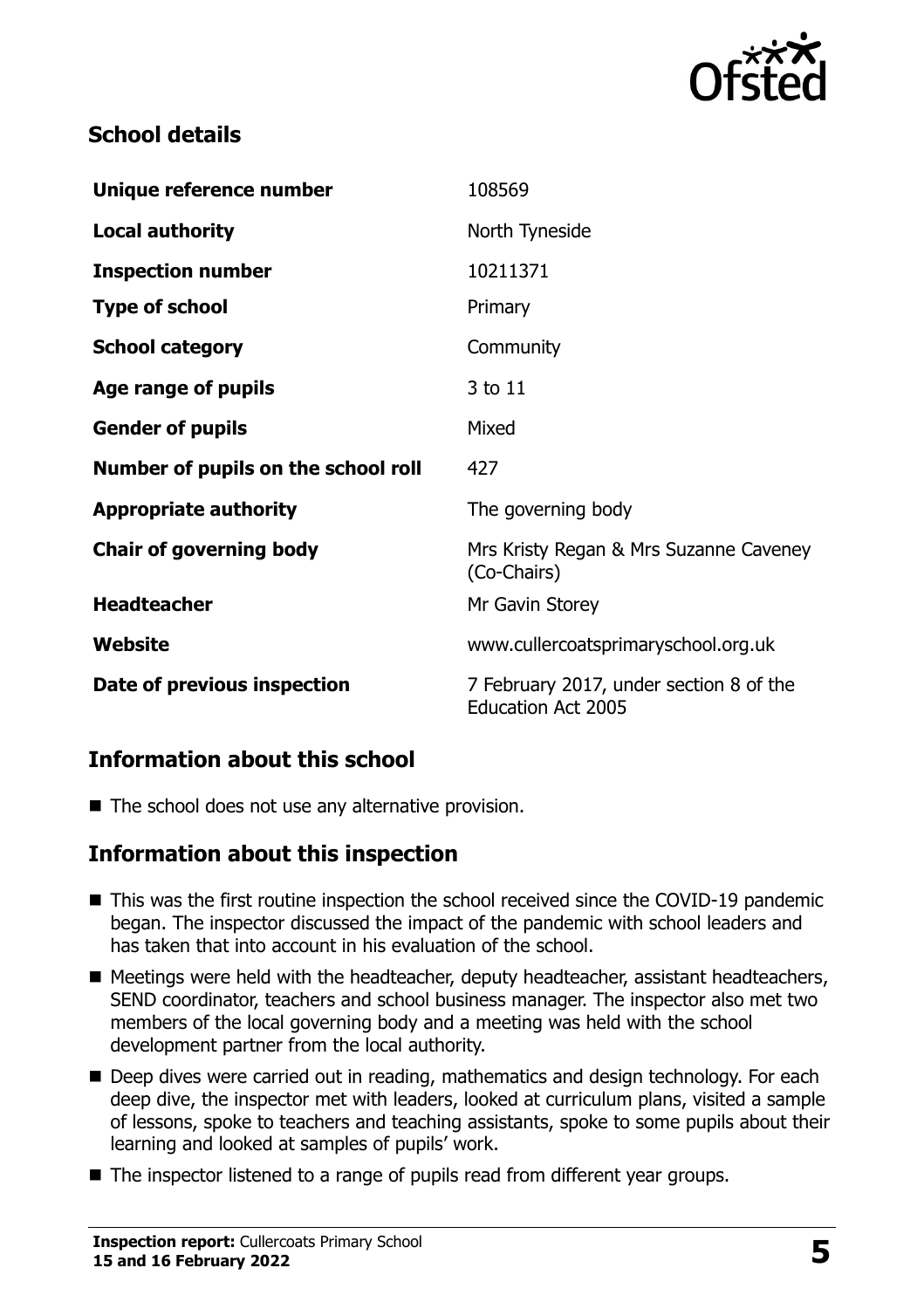

- The inspector also looked at curriculum plans and spoke to leaders about other curriculum subjects.
- The inspector observed pupils' behaviour during lesson visits and at break and lunchtime. He spoke to pupils about their views on behaviour, and a group of pupils gave the inspector a tour of the school.
- The inspector looked at the single central register of recruitment and vetting checks and spoke to leaders, teachers and pupils about safeguarding.
- The views of 104 parents who responded to Ofsted's questionnaire, Ofsted Parent View, were considered. This included taking into account the 78 written comments.
- The inspector met with staff to discuss their well-being and workload. There were no responses to Ofsted's staff survey or to Ofsted's pupil survey.

#### **Inspection team**

Phil Scott, lead inspector **Ofsted Inspector**